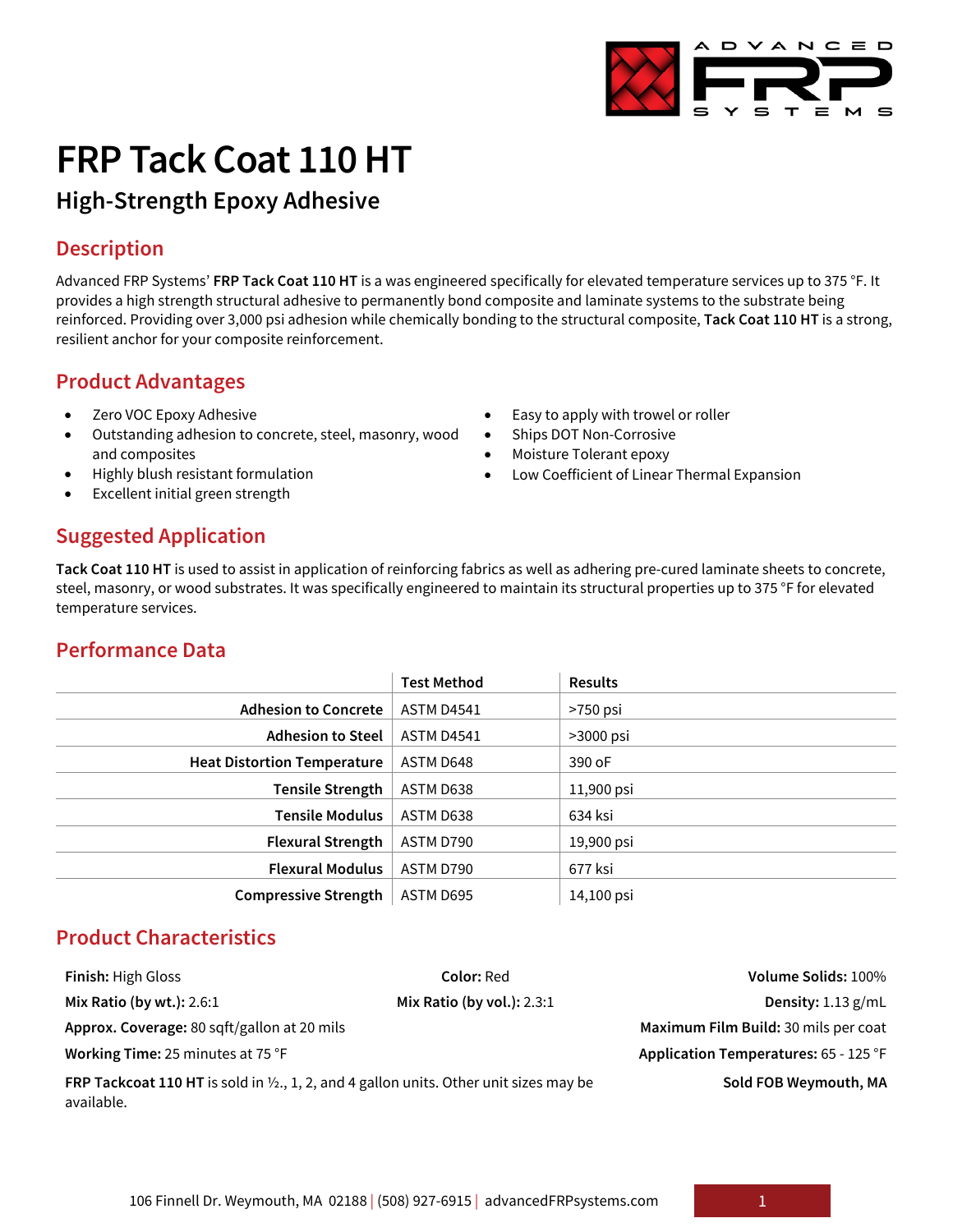

# **Cure Schedule**

| <b>Cures for Application</b>    | 50 °F (10 °C)  | 75 °F (24 °C)     | 100 °F (38 °C) |
|---------------------------------|----------------|-------------------|----------------|
| <b>Tacky Window</b>             | $1 - 6$ hours  | 30 min. - 3 hours | 15 - 90 min.   |
| Dry to Touch                    | 10 hours       | 6 hours           | 3 hours        |
| Dry Hard                        | 48 hours       | 24 hours          | 12 hours       |
| Overcoat Window                 | 10 - 128 hours | 8 - 96 hours      | 3 - 48 hours   |
| <b>Cures for Service</b>        | 50 °F (10 °C)  | 75 °F (24 °C)     | 100 °F (38 °C) |
| <b>Return to Service</b>        | N/A            | 24 hours          | 12 hours       |
| <b>Full Mechanical Strength</b> | N/A            | 120 hours         | 72 hours       |

*If Tack Coat 110 HT is no longer tacky enough to support reinforcing fabric, simply reapply another layer of Tack Coat 110 HT. No additional surface prep is required if within the overcoat window.*

#### **Application Information**

*All Advanced FRP Systems products should be installed by a certified applicator or with direct oversight by Advanced FRP Systems, Inc. This data sheet provides general application guidelines for FRP Tackcoat 110 HT.*

*Contact Advanced FRP Systems for more information if your project has detailed coating specifications.* 

Ensure air and substrate temperatures are between 65 – 95 °F and relative humidity is below 85%. Follow surface preparation guidelines prior to coating.

Heavily pitted areas must be filled with **FRP Repair putty** or other Advanced FRP resurfacing material prior to applying composite reinforcements.

Pour all of Part A – Hardener into Part B – Base and mix with low speed power agitator for 2-3 minutes. Using a paint stick or spatula, thoroughly scrape sides and bottom of unit. Mix with power agitator for an additional 2 minutes. Do not dilute any Advanced FRP products.

**Tack Coat 110 HT** can be applied via brush, roller, or air assisted grout pump. Consult Advanced FRP Application Guidelines for information on spraying **Tack Coat 110 HT**.

**Tack Coat 110 HT** should be applied at 10 – 30 mils in a single coat or according to the specification for your project. A second coat can be applied if the material losses its tackiness prior to applying reinforcing fabric.

While **Tack Coat 110 HT** is required for vertical and overhead applications to hold the reinforcement in place, it will also increase the overall adhesion value of the composite reinforcement in all areas. We strongly recommend applying **Tack Coat 110 HT**, prior to applying reinforcement, over the entire substrate for optimal results.

# **Surface Preparation**

Composite reinforcement requires a smooth surface without gaps and voids for full effectiveness. Use **FRP Repair Putty** or **Ceramic Repair Putty** to fill any holes, voids, and smooth weld seems.

**Steel (Wet/Dry Layup):** Remove all oil and grease from surface with an SSPC SP-1 Solvent Wipe. Minimum surface preparation of SSPC-SP 2 Hand Tool Cleaning must be performed. For enhanced performance, an SSPC-SP 6 Commercial Blast Cleaning with an angular surface profile of 1.5+ mils should be used.

**Concrete (Wet/Dry Layup):** Refer to SSPC-SP 13 or ICRI No. 310.2, CSP 1-3 for concrete preparation guidelines. Surface should be thoroughly cleaned and dry. Concrete and mortar must be cured at least 28 days @ 75 °F. Surface must be free of laitance,